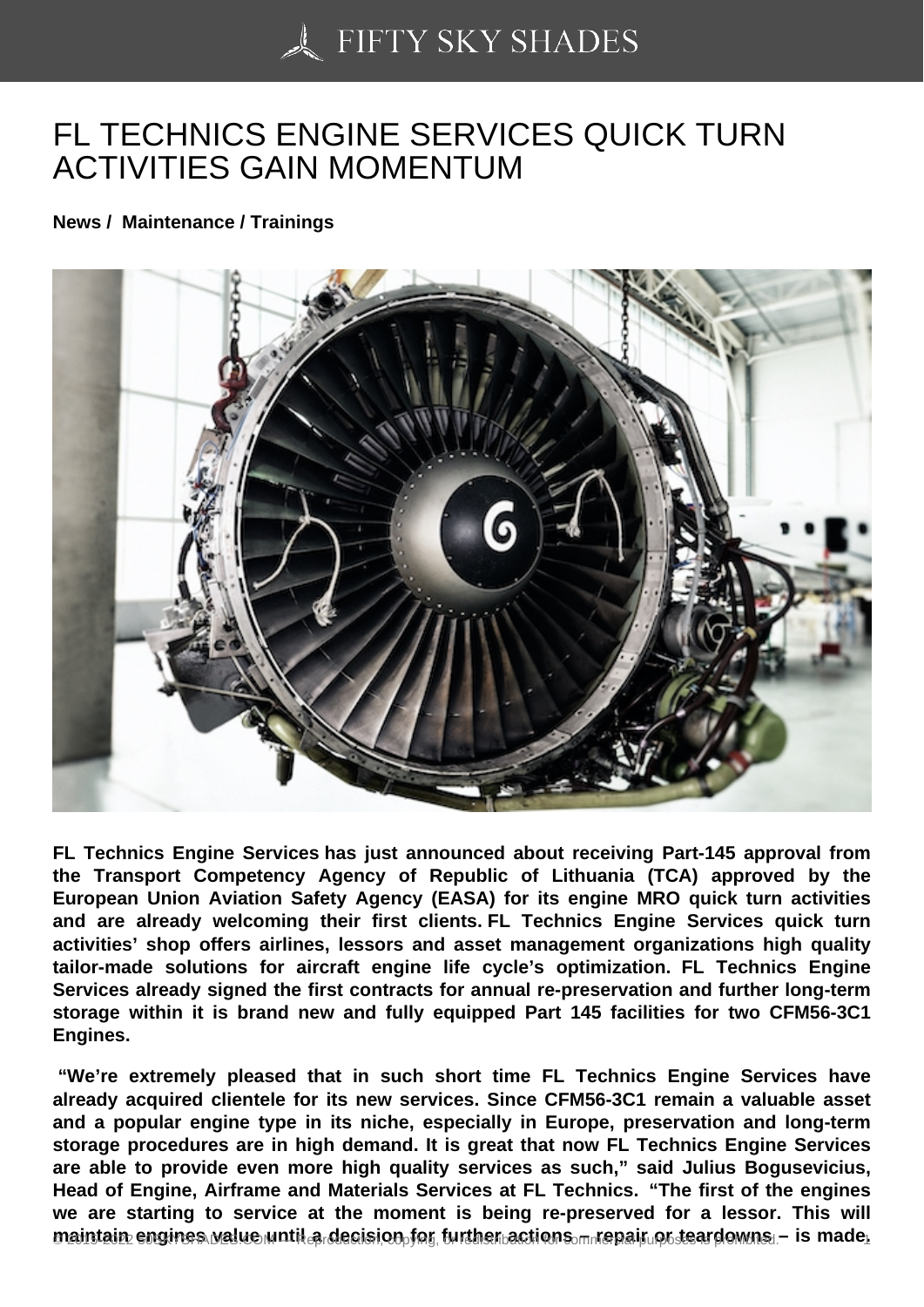**The second engine is considered as spare engine and the airline, our client, definitely would like to keep it ready for immediate operation in case potential AOG (Aircraft on ground) situation," continued Julius Bogusevicius.**



The quick turn engine shop allows customers to optimize their engines' Time on Wing (ToW), simultaneously optimizing and minimizing costs using the full scope of FL Technics Engine Services and FL Technics one-stop MRO services.

"The cases of our first clients show, that this new quick turn engine shop allows us to provide high quality services in a timely manner'" stated Valerij Deveikis, the Chief Executive Officer of FL Technics Engine Services. "Being located in Kaunas, with strong integration to FL Technics base maintenance hangars, warehouses and the logistic infrastructure, FL Technics Engine Services will be able to fix engine problems significantly faster."

Additionally, the current situation in the European air cargo market shows that quick turn activities are in high demand. While Covid-19 invoked travel restrictions within the EU have drastically affected the operations of passenger narrow-body aircraft and the number of grounded planes increased from 20% to 75%, the cargo market has generally remained stable, with an almost constant grounding rate of 10-11% with an increased aircraft utilization, mainly driven by major express logistic carries and local Covid-19-related charter programs. During the peak of first Covid-19 waves, most land borders within the EU were closed and air cargo became even more efficient and convenient than before.

Cargo flights within the EU are mainly in the short-haul range and this is why Boeing 737-300/400 models are largely used in Europe and Asia regions. Europe is the main region and an extremely important niche for B737-400 cargo aircraft, as B737-400 utilizes engines faster due to higher thrust in classic generation, which is making B737-400, powered CFM56-3C1 engines, quite Covid-19 resistant.